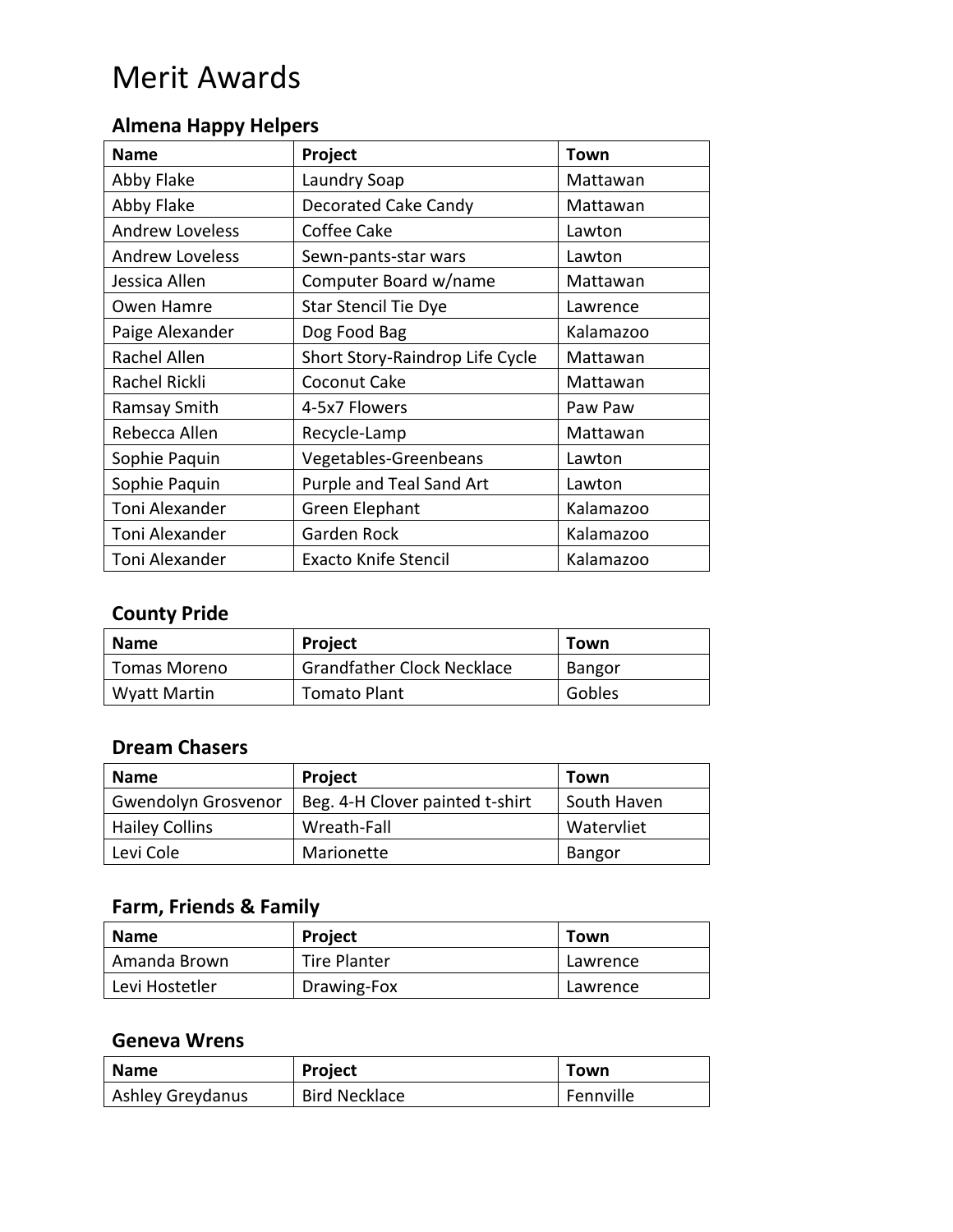## **Open Class**

| <b>Name</b>        | Project                        | Town        |
|--------------------|--------------------------------|-------------|
|                    | Flower Rubberstamp-Thank You   |             |
| Eleana Romeo       | Cards                          | Hartford    |
| Hayden Bigelow     | <b>Wooden Tables</b>           | Lawton      |
| Hayli Wilcox       | Tin Punch                      | South Haven |
| Hayli Wilcox       | Easter Wreath/White Feathers   | South Haven |
| Micah Wilcox       | 3 jars-jellies-jams            | South Haven |
| <b>Taylor Hill</b> | 3 jars-jellies-jams            |             |
|                    | Beg. TrueStain glass w/leading |             |
| <b>Taylor Hill</b> | sodder chicken                 |             |

## **Porter Busy Fingers**

| <b>Name</b>            | Project                            | Town        |
|------------------------|------------------------------------|-------------|
| <b>Brittany Chaney</b> | Photo Album 15 photos              | Lawton      |
| Cole Bailey            | Garden Box                         | Schoolcraft |
| Cole Bailey            | <b>Book Shelf Stained</b>          | Schoolcraft |
| Kelli Newland          | <b>Camping Exhibit Fishing Net</b> | Kalamazoo   |
| Levi Newland           | <b>Educational Exhibit Sports</b>  | Paw Paw     |
| <b>Margaret Harper</b> | Wreath-w/ grapees                  | Mattawan    |
| Rachel Postello        | <b>Wood Chest</b>                  | Lawrence    |
| <b>Taylor Hill</b>     | Ocean Box                          | Lawton      |

#### **Shamrock Shakers**

| <b>Name</b> | <b>Project</b>     | Town     |
|-------------|--------------------|----------|
| Anna Butler | Woodworking        | Lawrence |
| Anya Butler | Crayon Pig Picture | Lawrence |

## **Silver Spurs**

| <b>Name</b>     | <b>Project</b>          | Town         |
|-----------------|-------------------------|--------------|
| Kailee Croy     | <b>Elephant Drawing</b> | Mattawan     |
| Kallie Harrison | <b>Starry Night</b>     | Bloomingdale |
| Katie Roberts   | 6-Standard Photos       | Mattawan     |

## **South Haven Jay Dees**

| <b>Name</b>    | <b>Project</b>     | Town        |
|----------------|--------------------|-------------|
| Alissa Russell | <b>Button Flag</b> | South Haven |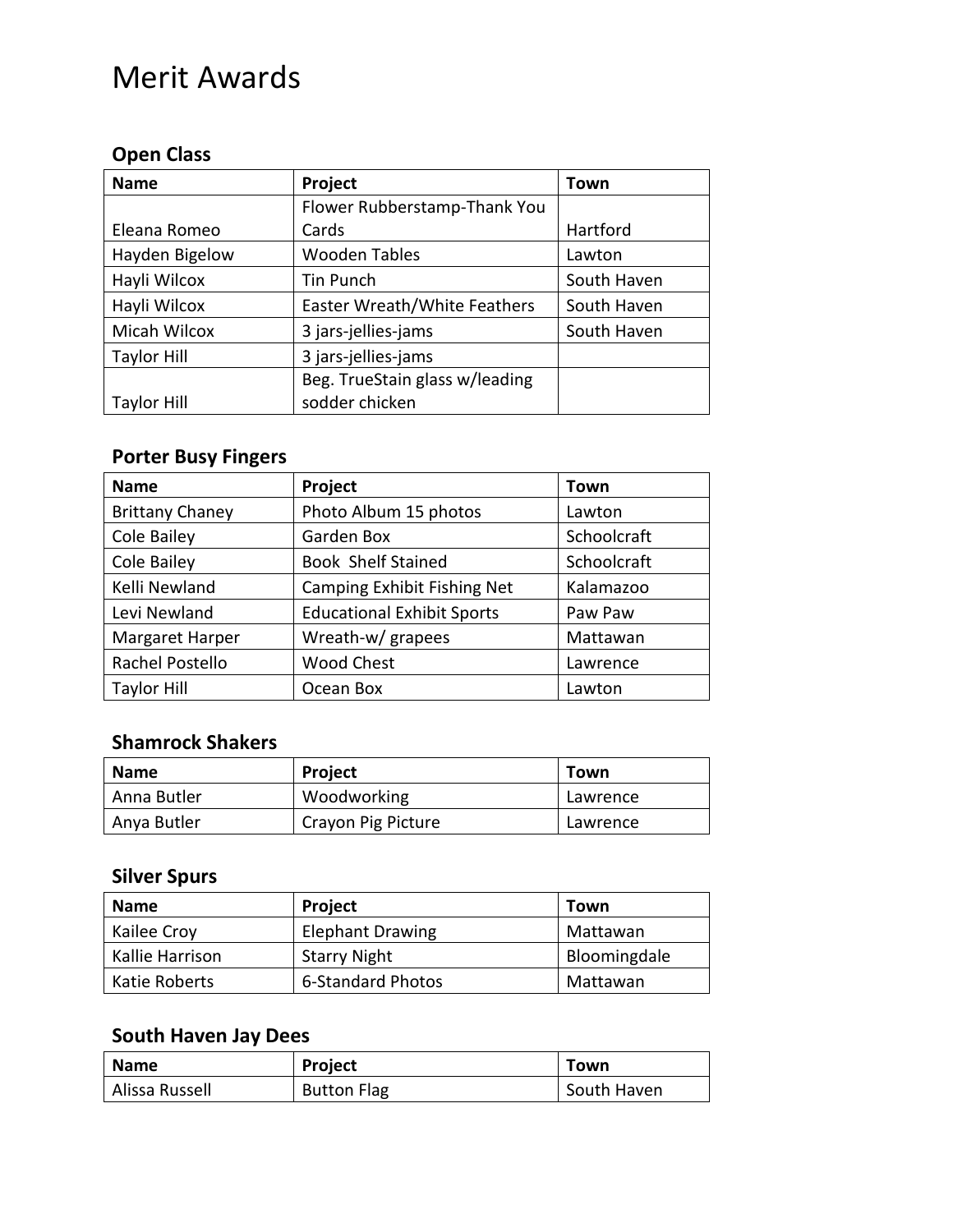| <b>Britney Russell</b> | Photo Album              | South Haven           |
|------------------------|--------------------------|-----------------------|
| Davis Miller           | Wooden Trunk             | <b>Bangor</b>         |
| Elizabeth Fisher       | Stuffed doll (pink)      | South Haven           |
| Elizabeth Fisher       | Olaf-Stuffed Snowman     | South Haven           |
| <b>Harley Nail</b>     | Heart Tie Dye            | Pullman               |
| <b>Harley Nail</b>     | Horse/Cup Leather        | Pullman               |
| Lariah Copi            | Cookies/Squares          | South Haven           |
| Layne Bartz            | <b>Book Shelve Stain</b> | <b>Bangor</b>         |
| Layne Bartz            | Green/Blue Tie Dye       | <b>Bangor</b>         |
| Porsha Tomsa           | Snowman                  | South Haven           |
| Shyla Tomsa            | Beg. Plastic Canvas Box  | South Haven           |
| <b>Trinity Davis</b>   | Decorated light bulb     | Grandville            |
| <b>Trinity Davis</b>   | Jars-Jellies-Jams        | <b>Grand Junction</b> |

## **West Valley Livestock**

| <b>Name</b>            | Project                         | Town      |
|------------------------|---------------------------------|-----------|
| Alicia Goodrode        | Titanic                         | Lawrence  |
| <b>Allison Mroczek</b> | <b>Floral Arrangement</b>       | Decatur   |
| Ashlynn Zerbe          | American Birdhouse              | Decatur   |
|                        | Beg. Fleecw Blanket (full size) |           |
| Ashlynn Zerbe          | checked rainbow                 | Decatur   |
| Emilyrose Goodrode     | Pot-nest-Robin cycle            | Lawrence  |
| Jennifer Mroczek       | <b>Strawberry Hat</b>           | Decatur   |
| Kaylea Leitch          | Purple Tie Dye                  | Decatur   |
| Talan Hiemstra         | Jars-Jellies-Jams               | Marcellus |
|                        | Beg. Fleece Blanket Nautical    |           |
| Talan Hiemstra         | Theme                           | Marcellus |

## **Young Explorers**

| <b>Name</b>           | Project                           | Town          |
|-----------------------|-----------------------------------|---------------|
| Amelia Parman         | Appletree paperplate              | Paw Paw       |
| Amelia Parman         | <b>Art-Oriental Flowers</b>       | Paw Paw       |
| <b>Breanna McNett</b> | Scene in Quart Jars               | Lawton        |
| <b>Breanna McNett</b> | <b>Collage-Girlfriend Pics</b>    | <b>Bangor</b> |
| <b>Breanna McNett</b> | Horses on Window Frame            | <b>Bangor</b> |
| Brenden Leftwich      | <b>Computer Component display</b> | Gobles        |
| Kaitlyn Baljeu        | $3-8x10's$                        | Gobles        |
| Katelyn Stuut         | Wood Bench                        | Lawton        |
| Katelyn Stuut         | Bench                             | Lawton        |